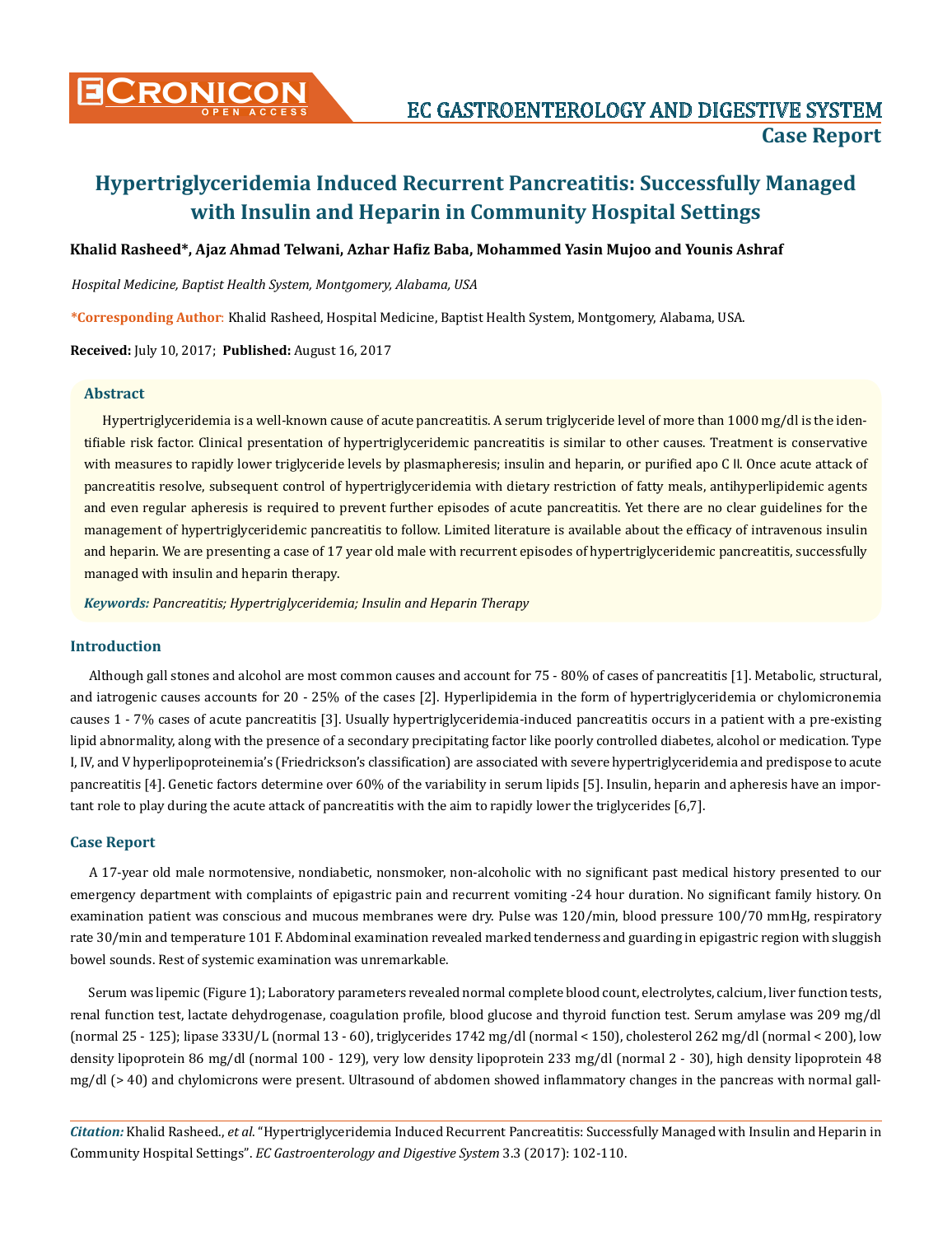bladder and biliary tree. Contrast enhanced computed tomography findings were consistent with acute pancreatitis (Figure 2). In view of high triglycerides, very low density lipoproteins and presence of chylomicrons diagnosis of type V hyperlipoproteinemia's (Friedrickson's classification) was made. Based on clinical, laboratory and imaging studies final diagnosis of Type V hyperlipoproteinemia with hypertriglyceridemia induced pancreatitis was made.



 *Figure 1: Lipemic serum.*



*Figure 2: CECT showing inflamed pancreas with peripancreatic fat stranding and peripancreatic fluid extending into the left pararenal space. Fluid also noted posterior to pancreas.*

Patient was started on regular insulin infusion at a rate of 0.1U/kg per hour in 5% dextrose along with subcutaneous heparin at a dose of 5000 units twice daily and blood glucose was maintained between 151 - 200 mg/dl. Blood glucose levels were measured 2 - 4 hourly and triglycerides 12 - 24 hourly. Insulin and heparin was continued for 3 days till triglycerides dropped to 251 mg/dl. Serial triglyceride levels and corresponding appearance of serum samples during these three days are shown in (Figure 3). Patient was also kept nil per oral and was given intravenous fluids, analgesics and antiemetics. After four days patient was discharged on finofibrate 160 mg daily and was advised to follow up. On follow up after four weeks his triglycerides were increased to 302 mg/dl so dose of finofibrate was increased to 200mg per day. However patient did not follow after that and 3 months later he presented again with clinical, laboratory and imaging findings of severe pancreatitis. Serum was again lipemic with amylase 220 mg/dl (normal 25 - 125), lipase 290 U/L (normal 13 - 60), triglycerides 1469 mg/dl (normal < 150), very low density lipoproteins 207 mg/dl (normal 2 - 30). Ultrasound abdomen and Contrast enhanced computed tomography again revealed evidence of acute pancreatitis (Figure 4). Patient was again managed with insulin infusion, heparin,

*Citation:* Khalid Rasheed., *et al*. "Hypertriglyceridemia Induced Recurrent Pancreatitis: Successfully Managed with Insulin and Heparin in Community Hospital Settings". *EC Gastroenterology and Digestive System* 3.3 (2017): 102-110.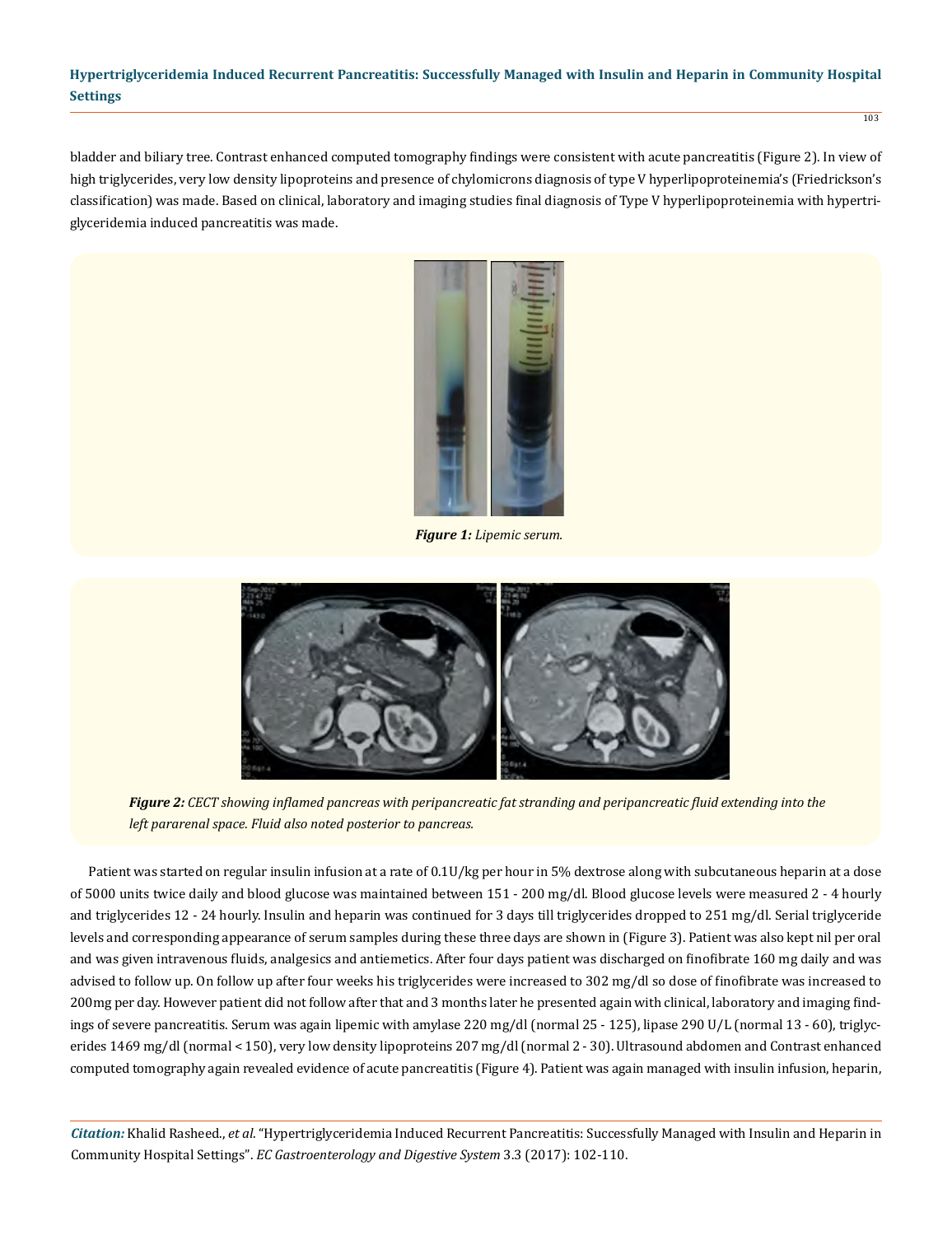intravenous fluids, analgesics and antiemetics. After resolution he was discharged on finofibrate 200 mg per day and advised to take low fat diet. On follow after 6 weeks his triglycerides were again high 387 mg/dl. Nicotinic acid 500 mg per day was added to treatment and 8 weeks latter his lipid profile was normal with cholesterol 121 mg/dl, triglycerides 83 mg/dl and very low density lipoproteins 16 mg/dl. Patient is on regular follow up and doing well on treatment.

| Time Interval              | 0 hours      | 12hours       | 36 hours  | 60 hours       |
|----------------------------|--------------|---------------|-----------|----------------|
| TG levels                  | $1742$ mg/dl | 1122 mg/dl    | 541 mg/dl | $251 \, mg/dl$ |
| <b>Serum</b><br>Appearance |              | <b>Humili</b> |           |                |

*Figure 3: Showing duration of insulin infusion, serial triglyceride levels and corresponding serum sample appearance during first episode of pancreatitis.*





*Figure 4: Axial Contrast enhanced Computed tomography CECT of the same patient after 3 months, showing evidence of fresh episode of pancreatitis with peripancreatic fluid collection and phlegmon, bilateral pleural effusion, basal atelectasis.*

*Citation:* Khalid Rasheed., *et al*. "Hypertriglyceridemia Induced Recurrent Pancreatitis: Successfully Managed with Insulin and Heparin in Community Hospital Settings". *EC Gastroenterology and Digestive System* 3.3 (2017): 102-110.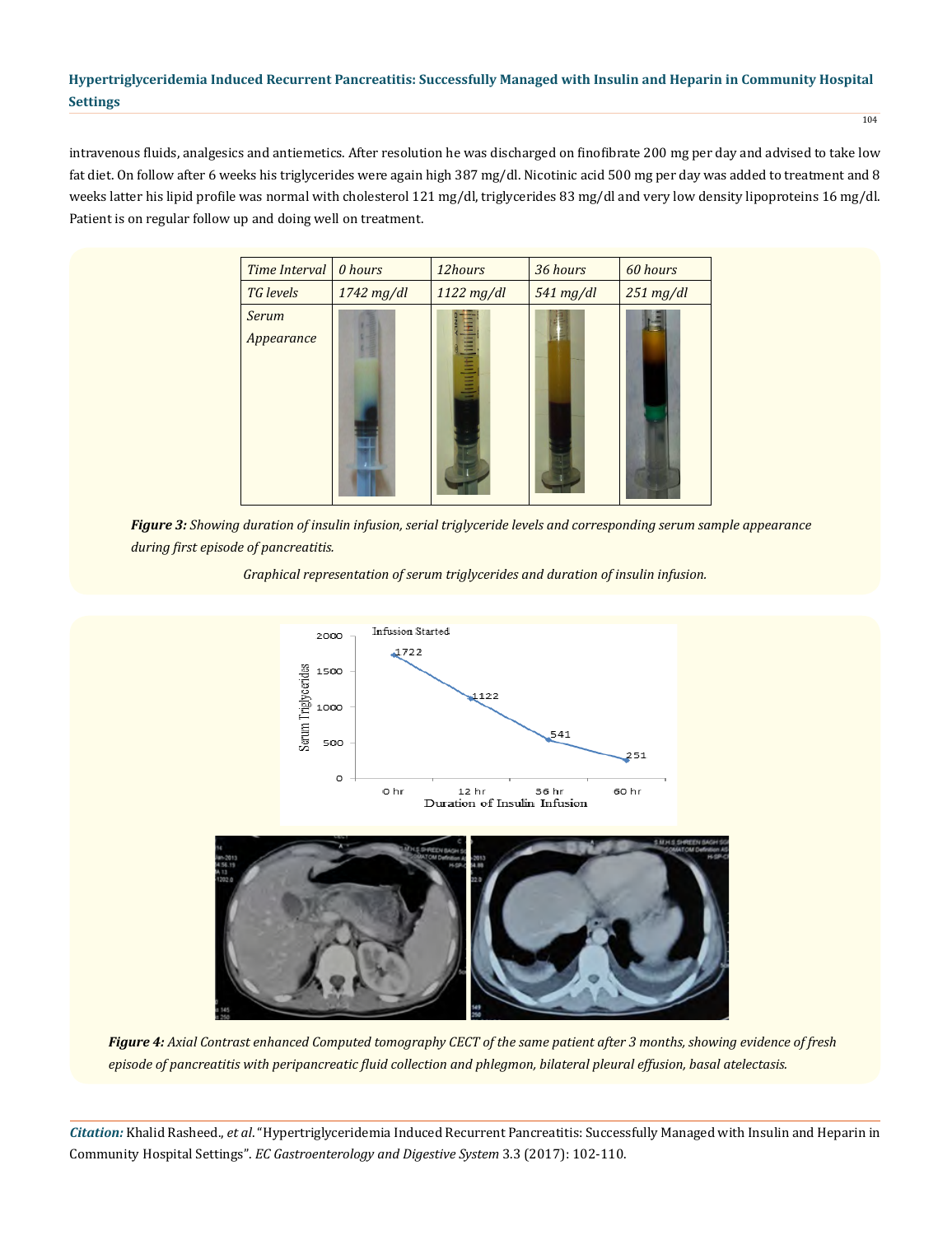| <b>Investigations</b> | <b>First Episode</b>   | <b>Second Episode</b>  | <b>Follow Up on Fibrates</b> | <b>On Fibrates and Niacin</b>    |
|-----------------------|------------------------|------------------------|------------------------------|----------------------------------|
| Amylase               | $209 \,\mathrm{mg/dl}$ | $220 \,\mathrm{mg/dl}$ | N.D                          | N.D                              |
| Lipase                | 333 U/I                | $290 \,\mathrm{mg/dl}$ | N.D                          | N.D                              |
| Triglycerides         | $1742 \text{ mg/dl}$   | $1469$ mg/dl           | $387 \text{ mg/dl}$          | $83 \text{ mg/dl}$               |
| Cholesterol           | $262 \text{ mg/dl}$    | $212 \text{ mg/dl}$    | $190 \text{ mg/dl}$          | $121 \text{ mg/dl}$              |
| LDL.                  | $86 \,\mathrm{mg/dl}$  | $98 \text{ mg/dl}$     | $90 \,\mathrm{mg/dl}$        | $82 \text{ mg/dl}$               |
| <b>VLDL</b>           | $233 \text{ mg/dl}$    | $207 \text{ mg/dl}$    | $81 \,\mathrm{mg/dl}$        | $16 \text{ mg/dl}$               |
| HDL                   | $48 \,\mathrm{mg/dl}$  | $42 \text{ mg/dl}$     | $46 \text{ mg/dl}$           | $50 \frac{\text{mg}}{\text{dl}}$ |
| Chylomicrons          | Present                | Present                | N.D                          | N.D                              |

Lipid Profile, Amylase and Lipase During Course of Illness

N.D Not Done

## **Discussion with Review of Literature**

Hypertriglyceridemia (HTG) is the third most common cause of acute pancreatitis (AP) after alcohol and gallstones [1,5]. The association of severe hypertriglyceridemia and pancreatitis was first postulated by Speck [8] in 1865. It is reported to cause 1 to 7 percent of all cases of acute pancreatitis and up to 56 percent of pancreatitis cases during pregnancy [9]. Hypertriglyceridemia is defined by fasting serum triglyceride level of > 150 mg/dl and is classified as mild (150 to 199 mg/dl), moderate (200 to 999 mg/dl), severe (1000 to 1999 mg/dl) and very severe > 2000 mg/dl [10]. A serum triglyceride level of 1000 mg/dl or greater increases the risk of acute pancreatitis, although some patients have developed acute pancreatitis at lower levels. Usually levels less than < 500 mg/dl do not significantly increase the risk of acute pancreatitis. Hypertriglyceridemia can be primary (genetic) or secondary to diabetes, obesity, pregnancy, excess carbohydrate intake, hypothyroidism, alcohol, hepatitis, sepsis, renal failure, and drugs like estrogen, glucocorticoids, β blocker, bile acid binding resins, thiazide, tamoxifen cyclosporine protease inhibitors, and isotretinoin [11]. Frederickson's class I (high chylomicrons), IV (high very low density lipoprotein), and V (high chylomicrons and high very low density lipoprotein), dyslipidemias are associated with severe hypertriglyceridemia and predispose to acute pancreatitis [4]. Types I and V can present with acute pancreatitis without an exacerbating factor, whereas type IV usually requires another factor to raise serum triglyceride levels. The initial presentation of hypertriglyceridemic pancreatitis is similar to that of acute pancreatitis of other causes; abdominal pain, nausea, and vomiting are the major complaints. Poorly controlled diabetes, alcoholism, obesity, pregnancy, prior pancreatitis, and a personal or family history of hyperlipidemia help in diagnosis [1,5,9,12]. Certain features on the physical examination can help identify hypertriglyceridemia as the cause of acute pancreatitis which include eruptive xanthomas over the extensor surfaces of the arms, legs, buttocks, and back [13,14]; lipemia retinalis [13,15]; and hepatosplenomegaly from fatty infiltration of the liver [13]. The severity and complication rates associated with hypertriglyceridemic pancreatitis have been reported to be higher compared to acute pancreatitis from other etiologies, however overall mortality does not differ.

#### **Pathogenesis of hypertriglyceride-induced pancreatitis**

The exact mechanism involved in hypertriglyceridemia-induced pancreatitis is unclear. Chylomicrons which are triglyceride-rich lipoprotein particles are believed to be responsible for pancreatic inflammation. They are present in the circulation when serum triglyceride levels exceed 1000 mg/dl and are large enough to occlude the pancreatic capillaries, leading to ischemia and subsequent acinar structural alteration leading to exposure of these triglyceride-rich particles to pancreatic lipase. The pro-inflammatory non-esterified free fatty acids generated from the enzymatic degradation of chylomicron-triglycerides causes further damage of pancreatic acinar cells and microvasculature. Subsequent amplification of the release of inflammatory mediators and free radicals may ultimately lead to necrosis, edema, and inflammation [16,17].

*Citation:* Khalid Rasheed., *et al*. "Hypertriglyceridemia Induced Recurrent Pancreatitis: Successfully Managed with Insulin and Heparin in Community Hospital Settings". *EC Gastroenterology and Digestive System* 3.3 (2017): 102-110.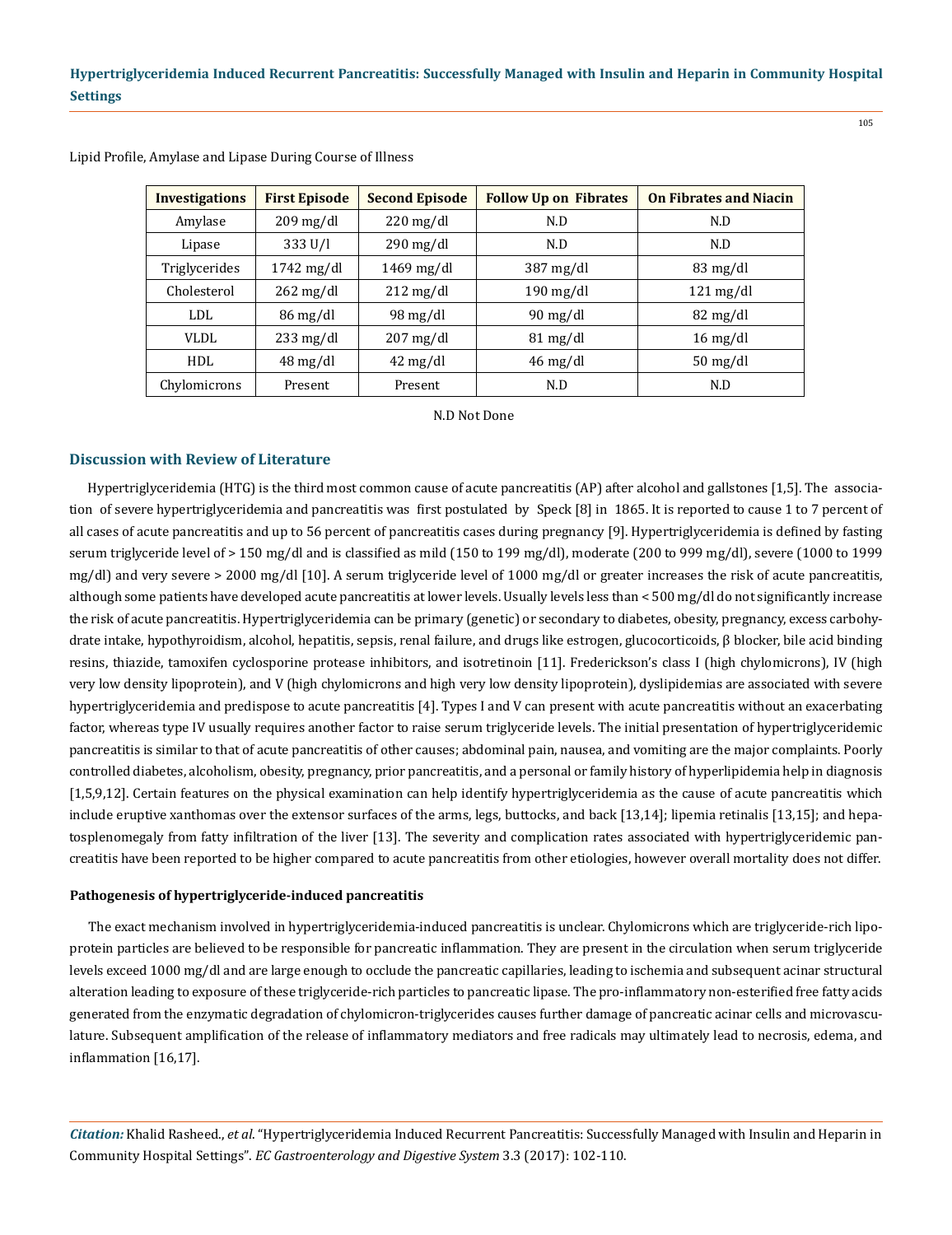#### **Treatment**

The management of hypertriglyceridemic pancreatitis includes conventional treatment of acute pancreatitis, and treatment of serum triglyceride levels with an initial goal of < 500 mg/dl. Maintenance of triglyceride levels below 500 mg/dl has been shown to accelerate clinical improvement [1]. There are no definitive guidelines for management of sever hypertriglyceridemia in acute pancreatitis. However various modalities which have been used to lower triglycerides are insulin and heparin to enhance lipoprotein lipase activity, and apheresis to remove triglycerides. To date no randomized trials have been done to compare the efficacy of apheresis with that of insulin and heparin. Further studies are needed to develop optimal treatment.

#### **Apheresis**

Apheresis for lowering triglyceride levels was first reported in 1978 by Betteridge., *et al* [18]. Since then many case reports and series have utilized apheresis for hypertriglyceridemic pancreatitis (Table 1). The beneficial effect of plasmapheresis is believed to be due to a rapid decrease in triglyceride levels, yet removal of excessive proteases from the plasma and replacement of consumed protease-inhibitors might play an additionally beneficial role.

| <b>Reference</b>          | <b>Patients included</b> | <b>Results (Reduction in TG level)</b>                |
|---------------------------|--------------------------|-------------------------------------------------------|
| Stefanutti., et al. [19]  | 17                       | By 61%                                                |
| Gubensek., et al. [20]    | 50                       | Significant reduction                                 |
| Kyriakidis., et al. [21]  | 10                       | By $62\%$                                             |
| Chen., <i>et al.</i> [22] | 54                       | Not available                                         |
| Yeh., <i>et al.</i> [7]   | 18                       | By $66\%$ (first setting) and by 83% (second setting) |
| Yeh., <i>et al.</i> [23]  | 17                       | Significant reduction                                 |
| Kadikoylu., et al. [24]   | 7                        | Significant reduction                                 |
| Lennertz., $et al. [25]$  | 5                        | By 70%                                                |

*Table 1: Overview of the currently available studies on the use of apheresis.*

For better results apheresis has to be started early after diagnosis. Kyriakidis., *et al*. [21] started it within 48 hours of diagnosis and found it very effective. On the other hand Chen., *et al*. [22] found it less effective which they contributed to delay in initiation of apheresis. After every cycle, a serum triglyceride level is re-checked and, if less than 500 mg/dl, apheresis is stopped. Limitations of apheresis include high cost, lack of availability, anaphylactic reactions, hypotension, hypocalcaemia, transfusion-related infections.

#### **Insulin and heparin**

Combination of Insulin and Heparin has been used in many case reports [26,27] and series [28,29] to rapidly lower triglycerides in hypertriglyceridemic pancreatitis. Insulin activates lipoprotein lipase, an enzyme that accelerates chylomicron degradation into glycerol and fatty free acids [30,31]. Insulin also inhibits hormone-sensitive lipase in adipocytes, which is the key enzyme for breaking down adipocyte triglycerides and releasing free fatty acids into the circulation. Heparin stimulates the release of endothelial lipoprotein lipase into circulation [32], and has been used without insulin to successfully manage hypertriglyceridemia [33-35]. Although used successfully in some studies the use of heparin as a monotherapy has been questioned because of its transient benefits. Heparin causes an initial rise in circulating lipoprotein lipase levels that is followed by increased hepatic degradation [36]. This degradation may result in further depletion in plasma stores of lipoprotein lipase and results in the accumulation of circulating chylomicrons [37]. Insulin alone has been used in many case series to rapidly lower triglycerides. Mikhail., *et al*. [38] used intravenous insulin to lower triglyceride levels from 7,700 mg/dl to 246 mg/dl over 4 days in one patient, and subcutaneous insulin every 4 hrly for 4 days to lower triglycerides in another patient from 10,500 to 656 mg/dl. Tamez-Perez., *et al.* [39] utilized intravenous insulin to lower triglycerides from > 1,000 mg/dl to below 400 mg/ dl over 2.5 days in seven patients. There are no clear cut guidelines for dosage and route of administration for insulin and heparin use.

*Citation:* Khalid Rasheed., *et al*. "Hypertriglyceridemia Induced Recurrent Pancreatitis: Successfully Managed with Insulin and Heparin in Community Hospital Settings". *EC Gastroenterology and Digestive System* 3.3 (2017): 102-110.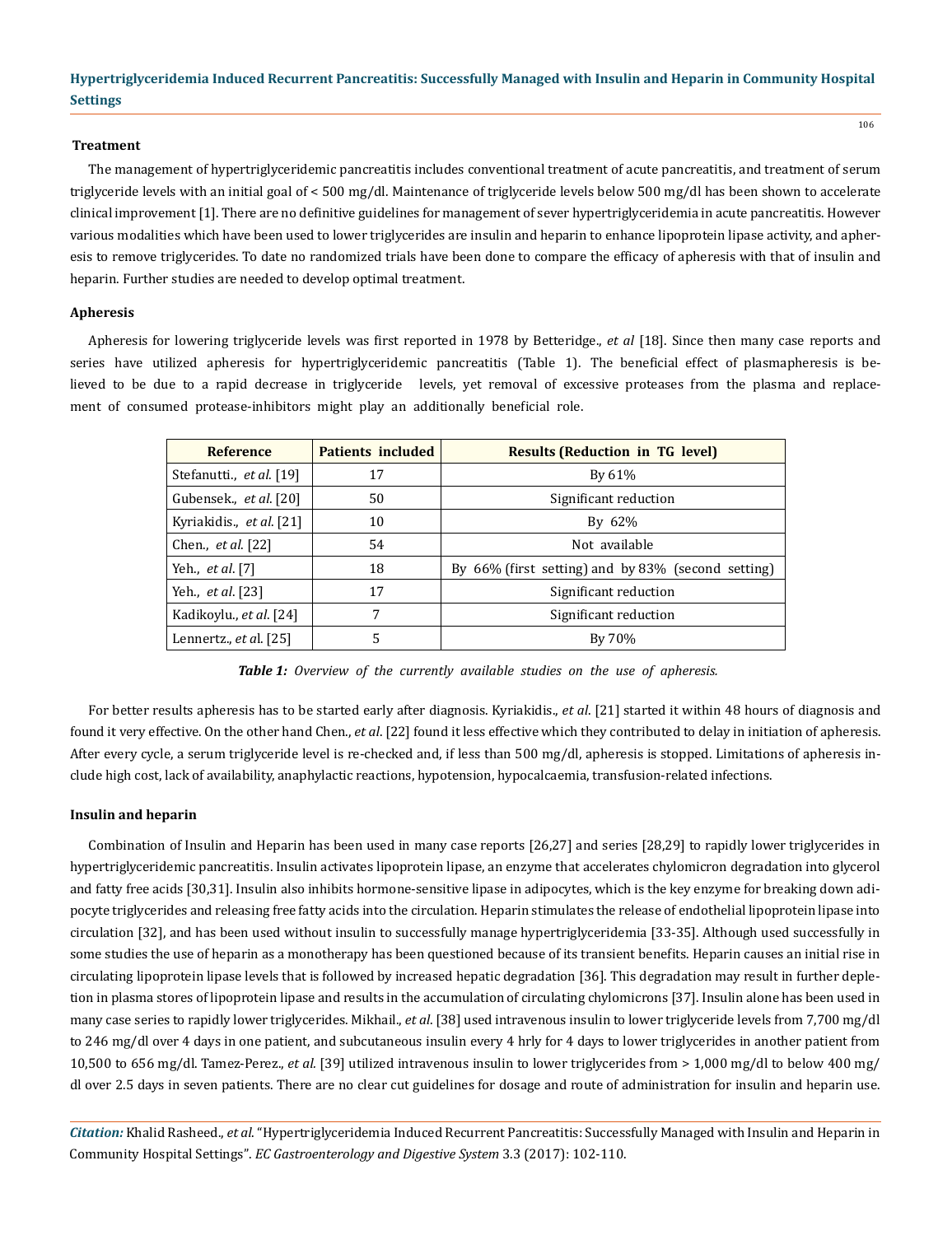However based on published literature so for we suggest to use insulin as infusion in 5% dextrose, starting with 0.1 - 0.3 U/kg per hour to maintain blood glucose levels between 150 - 200 mg/dl. Heparin can be used 5000 U twice daily subcutaneously/intravenously. Treatment should be stopped when triglyceride levels are < 500 mg/dl, which typically occurs within several days.

Purified apoC- II infusion, used in some studies has also been found to transiently normalise triglycerides and improved clinical status of pancreatitits patients with apoC- II deficiency [40].

Once the acute attack of pancreatitis settles, the aim of further treatment is to keep TG under control so as to prevent subsequent attacks. Persistence of hyperlipidemia on a fat-reduced diet should prompt the institution of lipid-lowering agents. The fibrates are the drugs of first choice. They effectively lower triglyceride levels by 40 - 60% and raise high density lipoprotein levels [41,42]. Niacin is less potent than fibrates, can be used alone or in combination with a fibrate. It lowers triglyceride levels by 30 - 50 % [42]. Omega-3 fatty-acids are capable of lowering triglyceride by 45% [43]. Anti-oxidant therapy (selenium, beta-carotene, vitamin C and  $\alpha$ -tocopherol) has been used with success in the reduction of recurrent pancreatitis episodes in patients with familial lipoprotein lipase deficiency who remained markedly hypertriglyceridemic after medical therapy [44]. Anti-oxidants protect from the free radicals which are generated in pancreatic acinar cells as a result of ischemia induced by chylomicrons.

Gene therapy is another useful treatment modality for cases of hypertriglyceridemia with documented lipoprotein lipase deficiencies [45]. This treatment consists of local intramuscular application of a viral vector containing a lipoprotein lipase gene. Lipoprotein lipase gene therapy may become a useful tool for achieving permanent control of hypertriglyceridemia in the future.

#### **Proposed approach based on available literature, to patient with hypertriglyceridemic pancreatitis**

To date no guidelines exists regarding the management of hypertriglyceridemic pancreatitis. However based on published literature so far, we suggest that patients with hypertriglyceridemic pancreatitis should be managed as conventional pancreatitis besides measures to rapidly lower TG to less than 500 mg/dl. Apheresis should be initiated within 48 hr if readily available at the medical centre, and the patient has no contraindications. Apheresis should be continued in several sessions until end-of-session serum triglyceride levels are < 500 mg/dl. If apheresis is delayed or unavailable, the patient cannot tolerate apheresis, or the patient's glucose is > 500 mg/dl, the clinician can initiate intravenous insulin at a rate of 0.1 - 0.3 U/kg per hour. Most studies have used regular insulin in 5% dextrose infusion to maintain blood glucose levels between 150 and 200 mg/dl. Fingerstick glucose levels should be done every 4 hrly to ensure good glucose control and triglyceride levels every 12 - 24 hrly to verify appropriate decreases with intravenous insulin. Intravenous insulin should be continued until triglyceride < 500 mg/dl, which typically occurs over several days. Oral anti-hyperlipidemics should be initiated as adjuvant therapy when the patient can tolerate. Although the patient is undergoing treatment, the clinician should investigate the etiology of the hypertriglyceridemia, such as reviewing patient medications, medical history, or obtaining a detailed family history looking for familial hyperlipidemia. The treatment plan must be tailored to each patient.

#### **Conclusion**

Hypertriglyceridemia can present as recurrent pancreatitis. The initial clinical presentation of hypertriglyceridemic pancreatitis is similar to that of acute pancreatitis of other causes, but history, physical examination and biochemical features can suggest the diagnosis. Clinicians should routinely test triglyceride levels in patients who present with acute pancreatitis to accurately identify the need for specialized management. In addition to the conventional treatment of acute pancreatitis, management of hypertriglyceridemic pancreatitis focuses on decreasing triglyceride levels to < 500 mg/dl. Several modalities like insulin, heparin and apheresis are available to rapidly lower triglycerides. However no trials are available to compare efficacy between these modalities. Oral antihyperlipidemics, dietary fat restriction, and even regular apheresis have been used with success to prevent further episodes of pancreatitis. Since no clear-cut guidelines exist for management of hypertriglyceridemic pancreatitis, further studies and formulation of guidelines are needed to improve the management of acute hypertriglyceridemic pancreatitis.

*Citation:* Khalid Rasheed., *et al*. "Hypertriglyceridemia Induced Recurrent Pancreatitis: Successfully Managed with Insulin and Heparin in Community Hospital Settings". *EC Gastroenterology and Digestive System* 3.3 (2017): 102-110.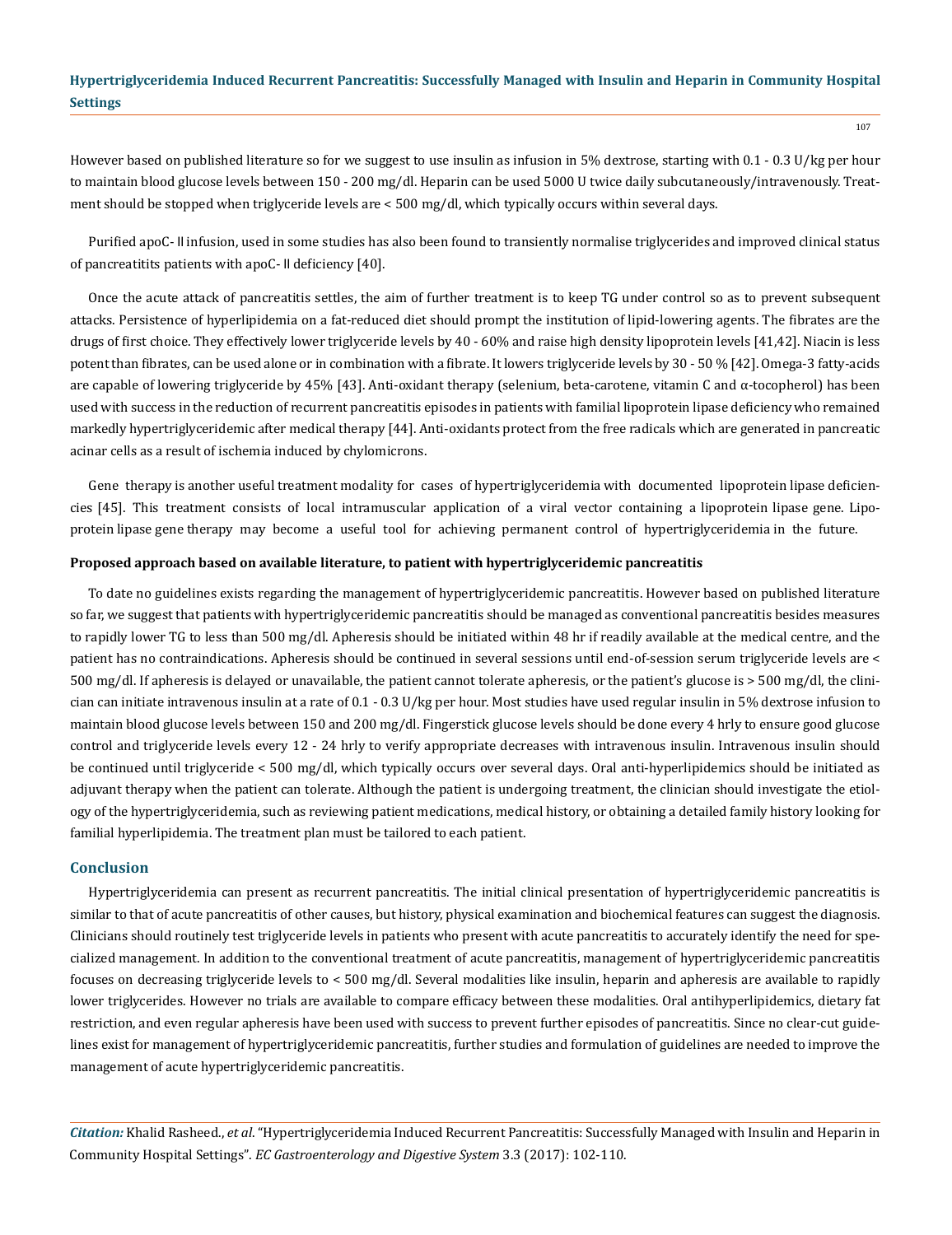108

**Grant Support for this Manuscript**

None.

## **Writing Assistance**

None.

## **Financial Disclosures**

None.

## **Author's Contribution**

Ajaz Ahmad Telwani: Extensively Reviewed literature and drafted manuscript. Azhar Hafeez Baba, Mohammed Yasin Mujoo and Younis Ashraf: Reviewed literature. Khalid Rasheed: Reviewed and Edited final draft.

## **Bibliography**

- 1. Toskes PP. "Hyperlipidemic pancreatitis". *[Gastroenterology Clinics of North America](https://www.ncbi.nlm.nih.gov/pubmed/2269517)* 19.4 (1990): 783-791.
- 2. Dominguez-Munoz JE., *et al*[. "Hyperlipidemia in acute pancreatitis. Relationship with etiology onset and severity of the disease".](https://www.ncbi.nlm.nih.gov/pubmed/1787337)  *[International Journal of Pancreatology](https://www.ncbi.nlm.nih.gov/pubmed/1787337)* 10.3-4 (1991): 261-267.
- 3. [Seales CE and Ooi TC. "Underrecognition of chylomicronemia as a cause of acute pancreatitis". Canadian](https://www.ncbi.nlm.nih.gov/pubmed/1458422) *Medical Association Journal*  [147.12 \(1992\): 1806-1808.](https://www.ncbi.nlm.nih.gov/pubmed/1458422)
- 4. [Fredrickson DS. "An international classification of hyperlipidemias and hyperlipoproteinemias".](https://www.ncbi.nlm.nih.gov/pubmed/5568160) *Annals of Internal Medicine* 75.3 [\(1971\): 471-472.](https://www.ncbi.nlm.nih.gov/pubmed/5568160)
- 5. Fortson MR., *et al*[. "Clinical assessment of hyperlipidemic pancreatitis".](https://www.ncbi.nlm.nih.gov/pubmed/8540502) *American Journal of Gastroenterology* 90.12 (1995): 2134- [2139.](https://www.ncbi.nlm.nih.gov/pubmed/8540502)
- 6. Monga A., *et al*[. "Hypertriglyceridemia- induced- acute pancreatitis- treatment with hepatin and insulin".](https://www.ncbi.nlm.nih.gov/pubmed/12839385) *Indian Journal of Gastroenterology* [22.3 \(2003\): 102-103.](https://www.ncbi.nlm.nih.gov/pubmed/12839385)
- 7. Yeh JH., *et al*[. "Plasmapheresis for hyperlipidemic pancreatitis".](https://www.ncbi.nlm.nih.gov/pubmed/14699594) *Journal of Clinical Apheresis* 18.4 (2003): 181-185.
- 8. Speck L. "A case of lipidemia". *Arch Verin Wiss Heilkd* 1 (1865): 232.
- 9. Chang CC., *et al*. "Acute pancreatitis in pregnancy". *[Zhonghua Yi Xue Za Zhi \(Taipei\)](https://www.ncbi.nlm.nih.gov/pubmed/9532870)* 61.2 (1998): 85-92.
- 10. Berglund L., *et al*[. "Evaluation and treatment of hypertriglyceridemia: an Endocrine Society clinical practice guideline".](https://www.ncbi.nlm.nih.gov/pubmed/22962670) *Journal of [Clinical Endocrinology and Metabolism](https://www.ncbi.nlm.nih.gov/pubmed/22962670)* 97.9 (2012): 2969-2989.
- 11. [Hegele RA. "Monogenic dyslipidemias: Window on determinants of plasma lipoprotein metabolism".](https://www.ncbi.nlm.nih.gov/pmc/articles/PMC1235529/) *American Journal of Human Genetics* [69.6 \(2001\): 1161-1177.](https://www.ncbi.nlm.nih.gov/pmc/articles/PMC1235529/)
- 12. [Yadav D and Pitchumoni CS. "Issues in hyperlipidemic pancreatitis".](https://www.ncbi.nlm.nih.gov/pubmed/12488710) *Journal of Clinical Gastroenterology* 36.1 (2003): 54-62.

*Citation:* Khalid Rasheed., *et al*. "Hypertriglyceridemia Induced Recurrent Pancreatitis: Successfully Managed with Insulin and Heparin in Community Hospital Settings". *EC Gastroenterology and Digestive System* 3.3 (2017): 102-110.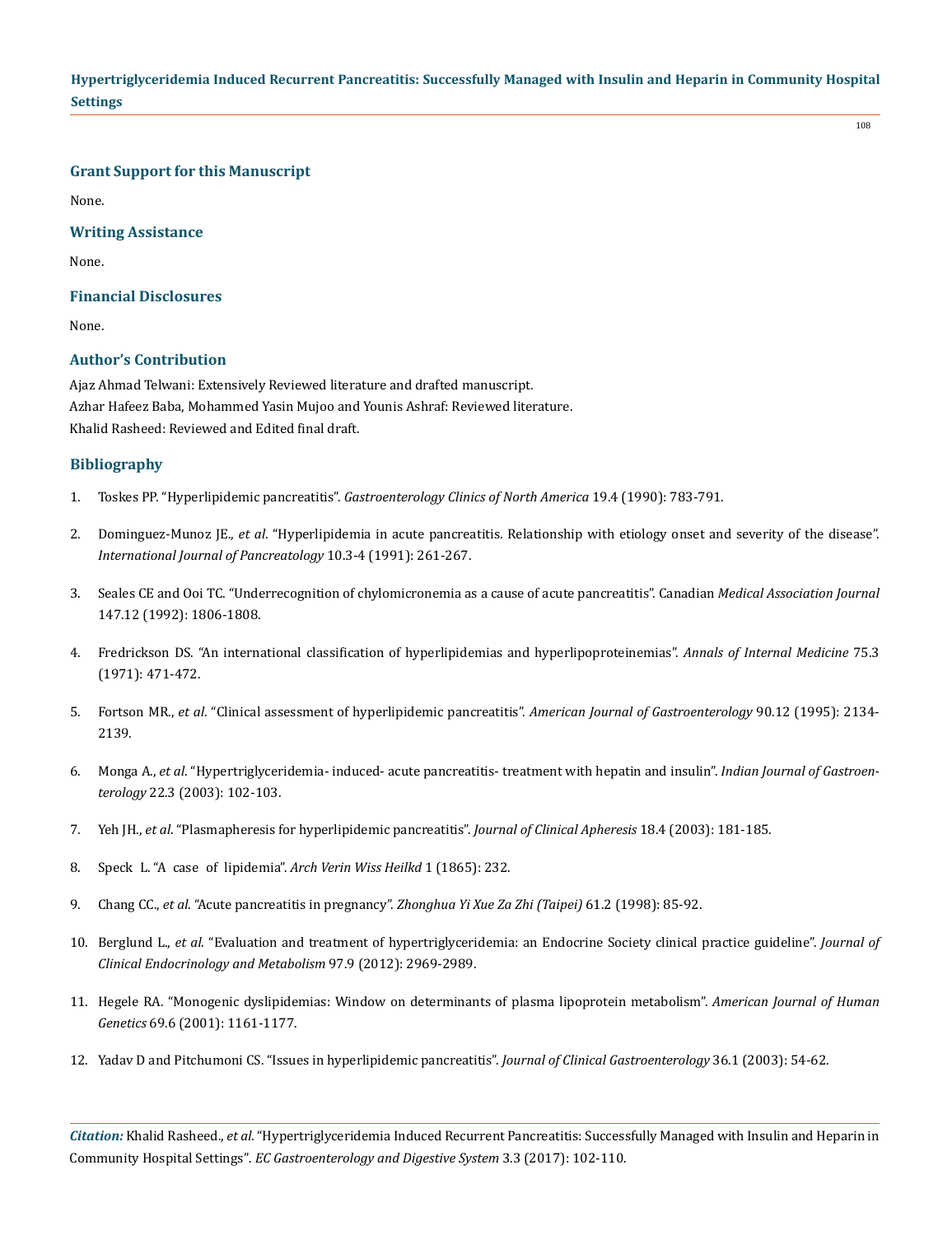- 13. [Durrington P. "Dyslipidaemia".](https://www.ncbi.nlm.nih.gov/pubmed/12957096) *Lancet* 362.9385 (2003): 717-731.
- 14. Nayak KR and Daly RG. "Images in clinical medicine. Eruptive xanthomas associated with hypertriglyceridemia and new-onset diabetes mellitus". *New England Journal of Medicine* 350 (2004): 1235.
- 15. [Kumar J and Wierzbicki AS. "Images in clinical medicine. Lipemia retinalis".](https://www.ncbi.nlm.nih.gov/pubmed/10379021) *New England Journal of Medicine* 353.25 (2005): 823.
- 16. [Havel RJ. "Pathogenesis, differentiation and management of hypertriglyceridemia".](https://www.ncbi.nlm.nih.gov/pubmed/4908616) *Advances in Internal Medicine* 15 (1969): 117-154.
- 17. Saharia P., *et al*[. "Acute pancreatitis with hyperlipemia: studies with an isolated perfused canine pancreas".](https://www.ncbi.nlm.nih.gov/pubmed/877857) *Surgery* 82.1 (1977): 60- [67.](https://www.ncbi.nlm.nih.gov/pubmed/877857)
- 18. Betteridge DJ., *et al*[. "Treatment of severe diabetic hypertriglyceridemia by plasma exchange".](http://www.sciencedirect.com/science/article/pii/S0140673678924509?_rdoc=1&_fmt=high&_origin=gateway&_docanchor=&md5=b8429449ccfc9c30159a5f9aeaa92ffb) *Lancet* 1.8078 (1978): 1368.
- 19. Stefanutti C., *et al*[. "Therapeutic plasma exchange in patients with severe hypertriglyceridemia: a multicenter study".](https://www.ncbi.nlm.nih.gov/pubmed/20091936) *Artificial Organs* [33.12 \(2009\): 1096-1102.](https://www.ncbi.nlm.nih.gov/pubmed/20091936)
- 20. Gubensek J., *et al*[. "Treatment of hyperlipi-demic acute pancreatitis with plasma exchange: a single-center experience". Therapeutic](https://www.ncbi.nlm.nih.gov/pubmed/19695066)  [Apheresis and Dialysis 13.4 \(2009\): 314-317.](https://www.ncbi.nlm.nih.gov/pubmed/19695066)
- 21. Kyriakidis AV., *et al*[. "Management of acute severe hyperlipidemic pancreatitis".](https://www.ncbi.nlm.nih.gov/pubmed/16940728) *Digestion* 73.4 (2006): 259-264.
- 22. Chen JH., *et al*[. "Therapeutic plasma exchange in patients with hyperlipidemic pancreatitis".](https://www.ncbi.nlm.nih.gov/pubmed/15259080) *World Journal of Gastroenterology* 10.15 [\(2004\): 2272-2274.](https://www.ncbi.nlm.nih.gov/pubmed/15259080)
- 23. Yeh JH., *et al*[. "Plasmapheresis for severe lipemia: comparison of serum-lipid clearance rates for the plasma-exchange and double](https://www.ncbi.nlm.nih.gov/pubmed/12717791)filtration variants". *[Journal of Clinical Apheresis](https://www.ncbi.nlm.nih.gov/pubmed/12717791)* 18.1 (2003): 32-36.
- 24. Kadikoylu G., *et al*[. "Plasma exchange in severe hypertriglyceridemia a clinical study".](https://www.ncbi.nlm.nih.gov/pubmed/16798091) *Transfusion and Apheresis Science* 34.3 (2006): [253-257.](https://www.ncbi.nlm.nih.gov/pubmed/16798091)
- 25. Lennertz A., *et al*[. "Therapeutic plasma exchange in patients with chylomicronemia syndrome complicated by acute pancreatitis".](https://www.ncbi.nlm.nih.gov/pubmed/10427620)  *[Therapeutic Apheresis and Dialysis](https://www.ncbi.nlm.nih.gov/pubmed/10427620)* 3.3 (1999): 227-233.
- 26. Alagozlu H., *et al*[. "Heparin and Insulin in the Treatment of Hypertriglyceridemia-Induced Severe Acute Pancreatitis".](https://www.ncbi.nlm.nih.gov/pubmed/16670939) *Digestive Diseases and Sciences* [51.5 \(2006\): 931-933.](https://www.ncbi.nlm.nih.gov/pubmed/16670939)
- 27. Jain P., *et al*[. "Insulin and heparin in treatment of hypertriglyceridemia-induced pancreatitis".](https://www.ncbi.nlm.nih.gov/pmc/articles/PMC4146833/) *World Journal of Gastroenterology* 13.18 [\(2007\): 2642-2643.](https://www.ncbi.nlm.nih.gov/pmc/articles/PMC4146833/)
- 28. Henzen C., *et al*[. "Heparin and insulin in the treatment of acute hypertriglyceridemia-induced pancreatitis".](https://www.ncbi.nlm.nih.gov/pubmed/10499250) *Schweizerische Medizinische Wochenschrift* [129.35 \(1999\): 1242-1248.](https://www.ncbi.nlm.nih.gov/pubmed/10499250)
- 29. Berger Z., *et al*[. "Heparin and insulin treatment of acute pancreatitis caused by hypertriglyceridemia. Experience of 5 cases".](https://www.ncbi.nlm.nih.gov/pubmed/12080874) *Revista Medica De Chile* [129.12 \(2001\): 1373-1378.](https://www.ncbi.nlm.nih.gov/pubmed/12080874)
- 30. [Eckel RH. "Lipoprotein lipase. A multifunctional enzyme relevant to common metabolic diseases".](https://www.ncbi.nlm.nih.gov/pubmed/2648155) *New England Journal of Medicine* [320.16 \(1989\): 1060-1068.](https://www.ncbi.nlm.nih.gov/pubmed/2648155)

*Citation:* Khalid Rasheed., *et al*. "Hypertriglyceridemia Induced Recurrent Pancreatitis: Successfully Managed with Insulin and Heparin in Community Hospital Settings". *EC Gastroenterology and Digestive System* 3.3 (2017): 102-110.